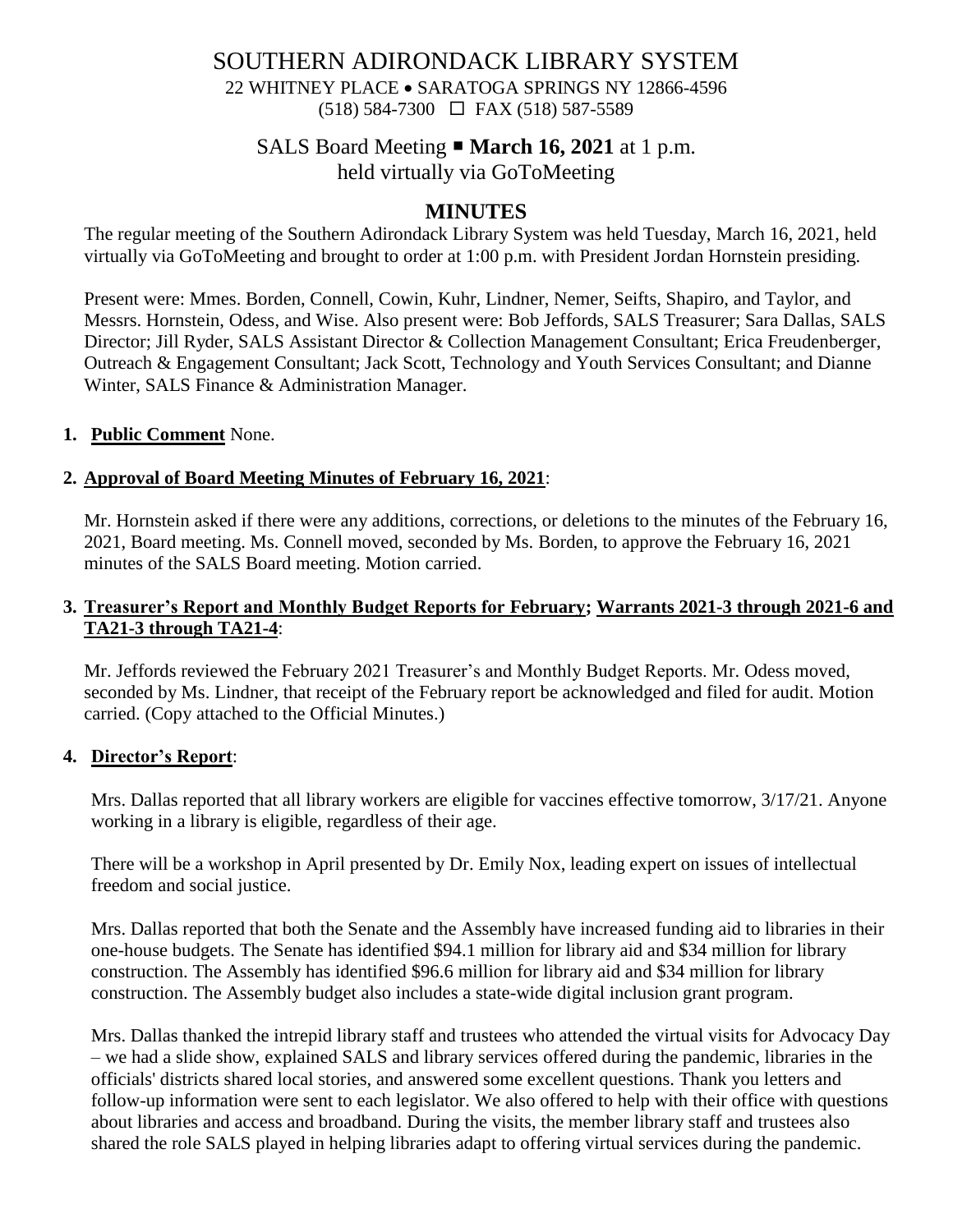*SALS Board Meeting Agenda, March 16, 2021………………………………………………………..……..2*

Relative to FY20-21 state funding, all forms have been submitted, which should trigger the release of the 20% held back last year by the end of the month.

The American Rescue Plan Act of 2021 will mean a significant influx of federal aid for NYS libraries. The act provides \$200 million for the Institute of Museum and Library Services and billions more for libraryeligible programs, including over \$7 billion for broadband. There will also be an emergency connectivity fund with \$7.172 billion to get 100% reimbursement for the cost of hotspots and other Wi-Fi-capable devices (modems, routers, laptops, tablets, and similar devices) to loan to the public. From what I understand, we will also have time to develop an innovative and sustainable plan and given time to make sure it is rolled out correctly.

Another bill worth following is the Build America's Libraries Act. The purpose of this bill is to upgrade our library buildings to address challenges like natural disasters, COVID-19, broadband capacity, environmental hazards like mold and asbestos, and accessibility barriers. There would be no matching funding requirement as is the case for the current state construction program. Some examples of libraries that could do incredible things if this money was available:

- The library building in Whitehall, NY, was built during the civil war. It is not fully accessible, and because it is so close to the Champaign Canal, there are water issues. The library is located in an economically depressed area – and this money would allow the board to make the building accessible. The children's room is in the basement.
- The Caldwell Lake George Library's meeting room is located in the basement and it is not accessible.
- The Stillwater Public Library is looking to renovate a building in town the current library is not 100% accessible.

Mrs. Dallas continues to work with individual library boards of trustees. There are discussions underway to develop a Trustee book club to discuss the NYS Trustee Handbook.

Mrs. Dallas has accepted a second term as a member of the ALA Committee on Legislation.

Erica Freudenberger has begun planning and facilitating the new SALS Plan of Service. It is due to the state in October.

SALS will need to review the current Free Direct Access (90.3) plan. This is the agreement among our members on how they share their resources.

We will also need to begin thinking about how SALS will provide services as more people are vaccinated and the executive orders are lifted. Ms. Cowin asked about the ventilation system and Mrs. Dallas responded the system is quite new and filters are changed quarterly.

## A. *Joint Automation Report*:

The JA Council met March 10<sup>th</sup>. Mr. Wise reported that the JA staff continues to configure machines from the year- end 2020 order. The first order for 2021 was just announced, with an April 2<sup>nd</sup> deadline. Michele gave a reminder that G2 series computers will be off service as of June 30, 2021; and G3 machines as of 12/31/2021.

Work is ongoing in setting up the new RFID equipment at Crandall. The new sorter will have custom receipts and all new tags will use the new RFID standards.

Quipu has finished testing the patron self-registration product. It will now be set up on the trainer server for testing by the JA staff and system trainers.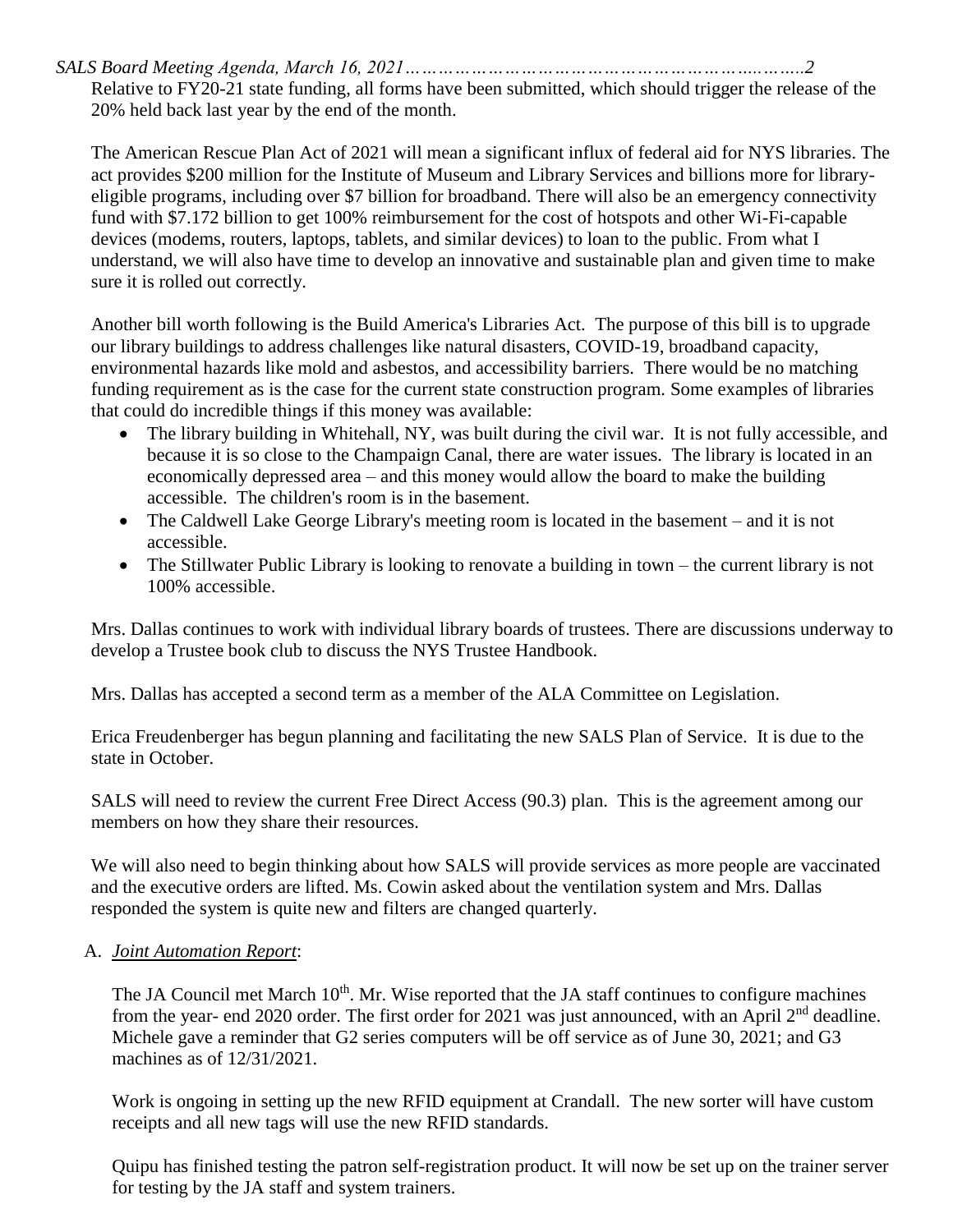Stillwater is getting quotes for a proposed building renovation. The Fort Plain project is mostly complete. The Greenwich extensive renovations are also nearing completion.

New agreements with III, with COVID-19 relief requests built in, are under review. We expect to have new contracts in place soon.

JA staff has elected to skip the current Polaris upgrade, and will instead wait to upgrade to version 7.0 later this year.

Four JA staff and 2 trainers will be attending the virtual IUG 2021 conference. Member library staff can participate at a 50% discount.

There was tremendous support during Advocacy Day for extending WiFi in underserved areas. JA staff was complimented during these meetings for work done to keep services running during the COVID shutdown.

The Library or Congress will review subject headings and ask Congress to approve changes. SALS and MVLS will reconsider local action if the LC fails to update subject headings.

# B. *Other*:

There was a discussion of vaccination eligibility for librarians. Ms. Taylor recommended those going to get vaccinated bring proof of their eligibility. In the case of a librarian, that would mean bringing a paystub or other proof of library employment.

# **5. Committee Reports**:

- A. *Audit & Finance (R. Wise, chair)*: None.
- B. *Building (C. Connell, chair)*: Ms. Connell discussed that the committee met with two vendors to review products they were proposing we install at the SALS building. The committee is recommending the Cobra lock system from Wolfe Safe and Lock. It is considerably cheaper, a well-established product, and a local company.
- C. *Bylaws Committee (R. Wise, chair)*: None.
- D. *Central Library Aid and Services (D. Nemer, chair)*: None.
- E. *County Aid Coordinators (Seifts, Connell, Odess, Cowin)*: None.
- F. *Library Services (C. Kuhr, chair)*: None.
- G. *Personnel (L. Borden, chair)*: None.
- H. *Trustee Nominating: (E. Cowin, chair)*: Ms. Cowin reported that we have two possible candidates who are both interested in the Warren County seat.

# **6. Unfinished Business**:

## **7. New Business:**

A. *\*Approve Building Committee's locks vendor recommendation.*

The committee moved to approve hiring Wolfe Safe and Lock to install Cobra locks system at the SALS building. Motion carried.

B. *\*Approve SALS 2020 Annual Report*

Mr. Wise moved, seconded by Ms. Seifts, to approve submission of the 2020 SALS Annual Report. Motion carried.